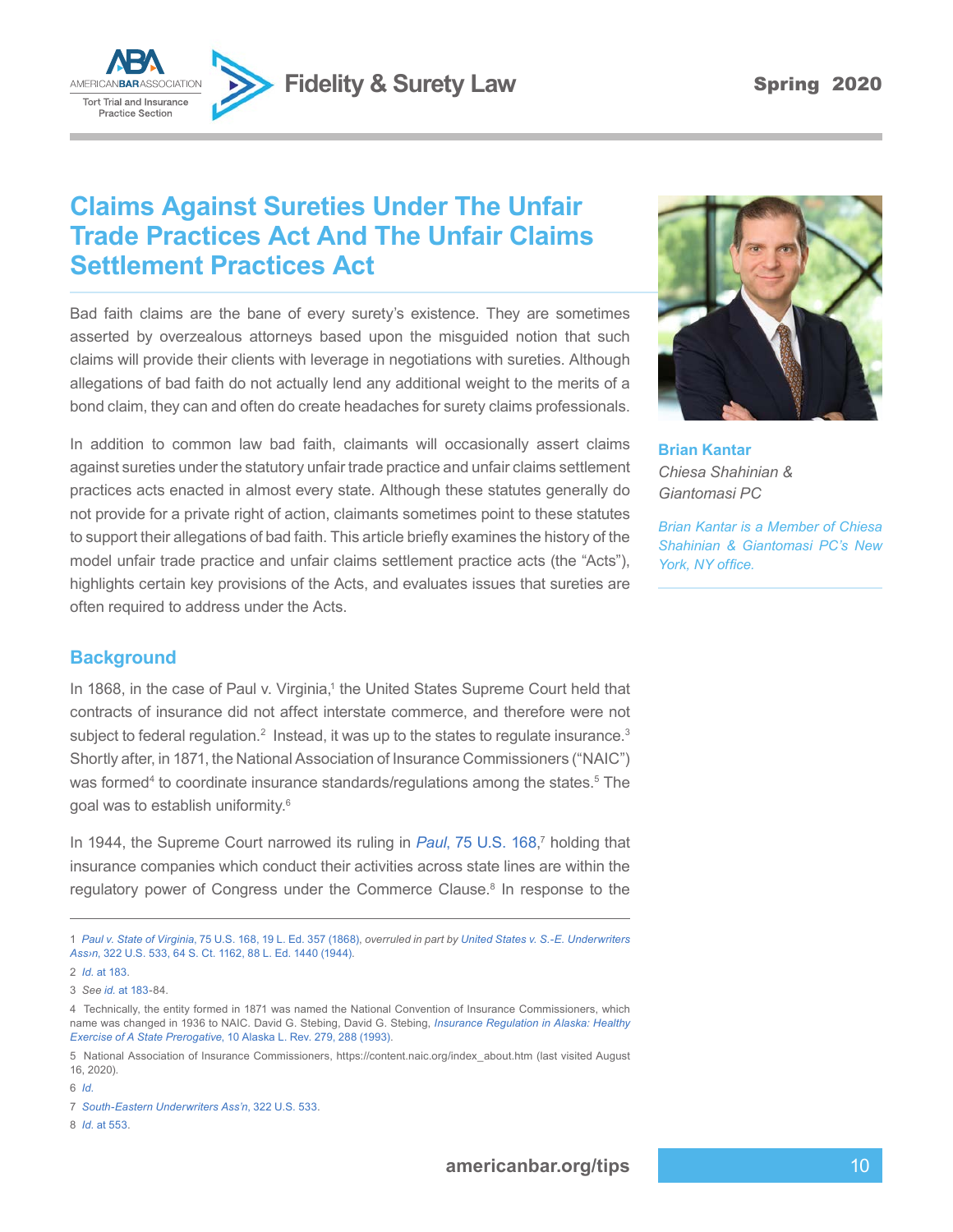

S.-E. Underwriters ruling, in 1945, Congress passed the McCarran-Ferguson Act,<sup>9</sup> which returned the regulation of insurance back to the states except in the limited circumstance where federal law specifically related to the business of insurance, in which case federal law would preempt state law.<sup>10</sup>

In an effort to retain their restored regulatory powers over insurance companies, states responded promptly to the McCarran-Ferguson Act.<sup>11</sup> Two years after it was passed, in 1947, the NAIC promulgated the Unfair Trade Practices Act ("UTPA"),<sup>12</sup> which was adopted by almost every state that same year.<sup>13</sup> The UTPA prohibited certain conduct of insurance companies, and specifically included a section addressing unfair claims handling practices.14

In 1990, the NAIC revised the UTPA, removing the unfair claims handling practices provisions and creating a free-standing act titled Unfair Claims Settlement Practices Act ("UCSPA").<sup>15</sup> Some states followed suit and removed their unfair claims handling provisions from the UTPA.<sup>16</sup> Other states continue to regulate claims handling practices under the UTPA.17

#### **Model UTPA and UCSPA Provisions**

The UTPA applies to insurers and prohibits, among other things:

- Misrepresentations of the benefits, advantages, conditions or terms of any policy.
- Using any name or title of any policy or class of policies misrepresenting the true nature thereof.

*Read more on page 11* 

<sup>9</sup> [15 U.S.C.A. § 1011 \(West\)](https://www.westlaw.com/Document/NC02FA340AFF711D8803AE0632FEDDFBF/View/FullText.html?transitionType=Default&contextData=(sc.Default)&VR=3.0&RS=da3.0)-1015.

<sup>10</sup> [15 U.S.C.A. § 1012 \(West\)](https://www.westlaw.com/Document/NBA098A80AFF711D8803AE0632FEDDFBF/View/FullText.html?transitionType=Default&contextData=(sc.Default)&VR=3.0&RS=da3.0).

<sup>11</sup> Gary A. Wilson, *The 1990s - Can the Surety Industry Survive the Evolving Scrutiny of the Law?*, Fidelity and Surety Law Committee Section of Tort and Insurance Practice - American Bar Association 5 (1990).

<sup>12</sup> UNFAIR TRADE PRACTICES ACT at Chronological Summary of Actions (NAT. Ass. OF INS. COMM'RS 1997), https://www. naic.org/store/free/MDL-880.pdf (hereinafter "UTPA").

<sup>13</sup> Wilson, *supra* note 11 at 5.

<sup>14</sup> *Compare* the 1989 version of the UTPA, *with* the UTPA.

<sup>15</sup> *See* UTPA at Prefatory Note.

<sup>16</sup> *See, e.g.*, Del. Code Ann. tit. 18, §§ 2301 to 2314 and 18 Del. Admin. Code § 902; [Neb. Rev. Stat. Ann. § 44-1522](https://www.westlaw.com/Document/NAE9D7A80AEC511DEA0C8A10D09B7A847/View/FullText.html?transitionType=Default&contextData=(sc.Default)&VR=3.0&RS=da3.0)  [to 44-1535 and 44-1536 to 44-1544 \(West\);](https://www.westlaw.com/Document/NAE9D7A80AEC511DEA0C8A10D09B7A847/View/FullText.html?transitionType=Default&contextData=(sc.Default)&VR=3.0&RS=da3.0) [N.Y. Ins. Law § 2401 to 2409 and 2601 \(McKinney\);](https://www.westlaw.com/Document/N898066F0E42511DEB7F0A4075A1D5136/View/FullText.html?transitionType=Default&contextData=(sc.Default)&VR=3.0&RS=da3.0) [Okla. Stat. Ann. tit.](https://www.westlaw.com/Document/N8820DF60C76D11DB8F04FB3E68C8F4C5/View/FullText.html?transitionType=Default&contextData=(sc.Default)&VR=3.0&RS=da3.0) [36, § 1201 to 1220 and 1250.1 to 1250.6 \(West\)](https://www.westlaw.com/Document/N8820DF60C76D11DB8F04FB3E68C8F4C5/View/FullText.html?transitionType=Default&contextData=(sc.Default)&VR=3.0&RS=da3.0); 27 R.I. Gen. Laws Ann. § 27-9.1-1 to [27-9.1-9](https://www.westlaw.com/Document/N36FF159033E011DCA31EE572C0396B40/View/FullText.html?transitionType=Default&contextData=(sc.Default)&VR=3.0&RS=da3.0) and 27-29-1 to 27-29- 13 [\(West\).](https://www.westlaw.com/Document/N36FF159033E011DCA31EE572C0396B40/View/FullText.html?transitionType=Default&contextData=(sc.Default)&VR=3.0&RS=da3.0)

<sup>17</sup> *See, e.g.*, Haw. Rev. Stat. Ann. § 431:13-101 to [431:13-204](https://www.westlaw.com/Document/NF297DFB04C5A11DDB03786E014444BA4/View/FullText.html?transitionType=Default&contextData=(sc.Default)&VR=3.0&RS=da3.0) (West); [Kan. Stat. Ann. § 40-2401 to 40-2421 \(West\)](https://www.westlaw.com/Document/N6BB401E0205D11DE9580A11C53F117FE/View/FullText.html?transitionType=Default&contextData=(sc.Default)&VR=3.0&RS=da3.0); Mont. Code Ann. § 33-18-101 to [33-18-1006](https://www.westlaw.com/Document/NF91DA1E0ADDD11DE9281B48006C33613/View/FullText.html?transitionType=Default&contextData=(sc.Default)&VR=3.0&RS=da3.0) (West); [N.J. Stat. Ann. § 17:29B-1 to 17:29B-14 \(West\);](https://www.westlaw.com/Document/N8BC963C0EF2511D99BC0AF502031754B/View/FullText.html?transitionType=Default&contextData=(sc.Default)&VR=3.0&RS=da3.0) [Vt. Stat. Ann. tit.](https://www.westlaw.com/Document/N9F0DF9C0A6A911DDBA3BBA27398753C7/View/FullText.html?transitionType=Default&contextData=(sc.Default)&VR=3.0&RS=da3.0) [8, § 4721 to 4726 \(West\);](https://www.westlaw.com/Document/N9F0DF9C0A6A911DDBA3BBA27398753C7/View/FullText.html?transitionType=Default&contextData=(sc.Default)&VR=3.0&RS=da3.0) [W. Va. Code Ann. § 33-11-1 to 33-11-10 \(West\).](https://www.westlaw.com/Document/NCCBDB3F01CBE11DBB9DDFCDEC3F85F30/View/FullText.html?transitionType=Default&contextData=(sc.Default)&VR=3.0&RS=da3.0)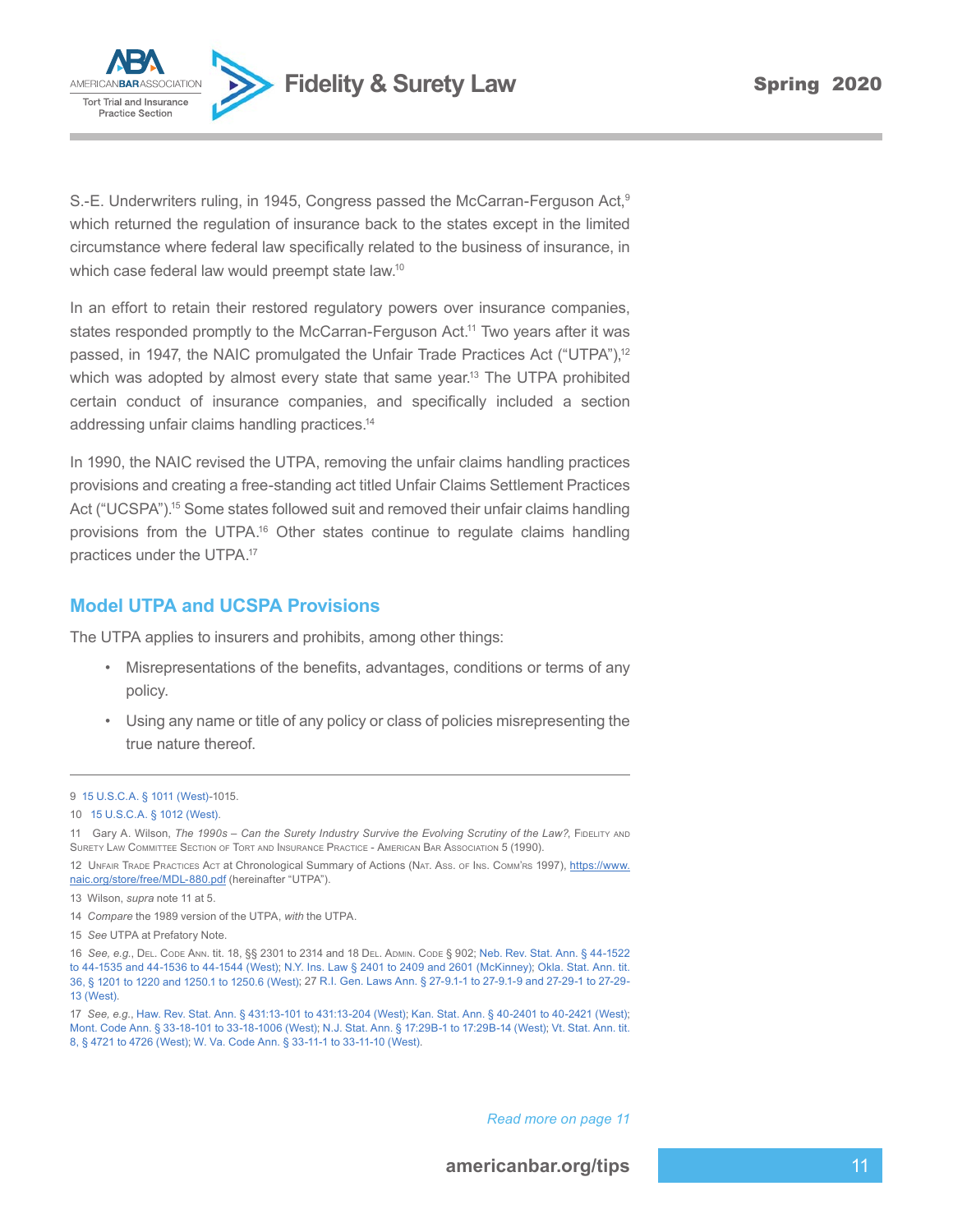

- Making any statements with respect to the business of insurance which are untrue, deceptive or misleading.
- Making misrepresentations on any application for insurance.<sup>18</sup>

The UCSPA applies to insurers and prohibits, among other things:

- Knowingly misrepresenting to claimants and insureds relevant facts or policy provisions relating to coverages at issue.
- Failing to acknowledge with reasonable promptness pertinent communications with respect to claims arising under an insurer's policies.
- Failing to adopt and implement reasonable standards for the prompt investigation and settlement of claims under policies.
- Not attempting in good faith to effectuate prompt, fair and equitable settlement of claims submitted in which liability has become reasonably clear.
- Compelling insureds or beneficiaries to institute suits to recover amounts due under policies by offering substantially less than the amounts ultimately recovered in a suit brought by them.
- Refusing to pay claims without conducting a reasonable investigation.
- Failing to affirm or deny coverage within a reasonable time after completing its investigation of claims.<sup>19</sup>

For a violation of any of the foregoing, the UTPA and UCSPA provide the state's insurance commissioner with authority to impose fines and/or suspend or revoke an insurer's license.20

### **Do the UTPA and UCSPA Apply to Sureties?**

Sureties are expressly included in the UTPA's scope. Specifically, the model UTPA defines the term "policy" as "a contract of . . . suretyship."<sup>21</sup> In contrast, the model UCSPA expressly states that it "is not intended to cover claims involving . . . suretyship."22

States, however, vary widely in their adoption of the various UTPA and UCSPA provisions. The vast majority of states follow the UTPA's inclusion of sureties within

<sup>18</sup> § 4. [Trustee›s Office not Transferable]., [Unif.Trustees› Powers Act § 4](https://www.westlaw.com/Document/N5713DCC0025811DD93B594B1C5A4C9CA/View/FullText.html?transitionType=Default&contextData=(sc.Default)&VR=3.0&RS=da3.0).

<sup>19</sup> UNFAIR CLAIMS SETTLEMENT PRACTICES ACT [§](https://www.westlaw.com/Document/N5713DCC0025811DD93B594B1C5A4C9CA/View/FullText.html?transitionType=Default&contextData=(sc.Default)&VR=3.0&RS=da3.0) 4. [Trustee's Office not Transferable]., [Unif.Trustees'](https://www.westlaw.com/Document/N5713DCC0025811DD93B594B1C5A4C9CA/View/FullText.html?transitionType=Default&contextData=(sc.Default)&VR=3.0&RS=da3.0) Powers Act § 4 (NAT. Ass. of Ins. Comm'rs 1997), https://www.naic.org/store/free/MDL-900.pdf (hereinafter "UCSPA").

<sup>20 § 8. [</sup>Application of Act]., [Unif.Trustees› Powers Act § 8;](https://www.westlaw.com/Document/N58871BD0025811DD93B594B1C5A4C9CA/View/FullText.html?transitionType=Default&contextData=(sc.Default)&VR=3.0&RS=da3.0) UCSPA §§ 6-7.

<sup>21</sup> § 2. [Powers of Trustee Conferred by Trust or by Law]., [Unif.Trustees› Powers Act § 2](https://www.westlaw.com/Document/N5329AA40025811DD93B594B1C5A4C9CA/View/FullText.html?transitionType=Default&contextData=(sc.Default)&VR=3.0&RS=da3.0).

<sup>22</sup> UCSPA § 1.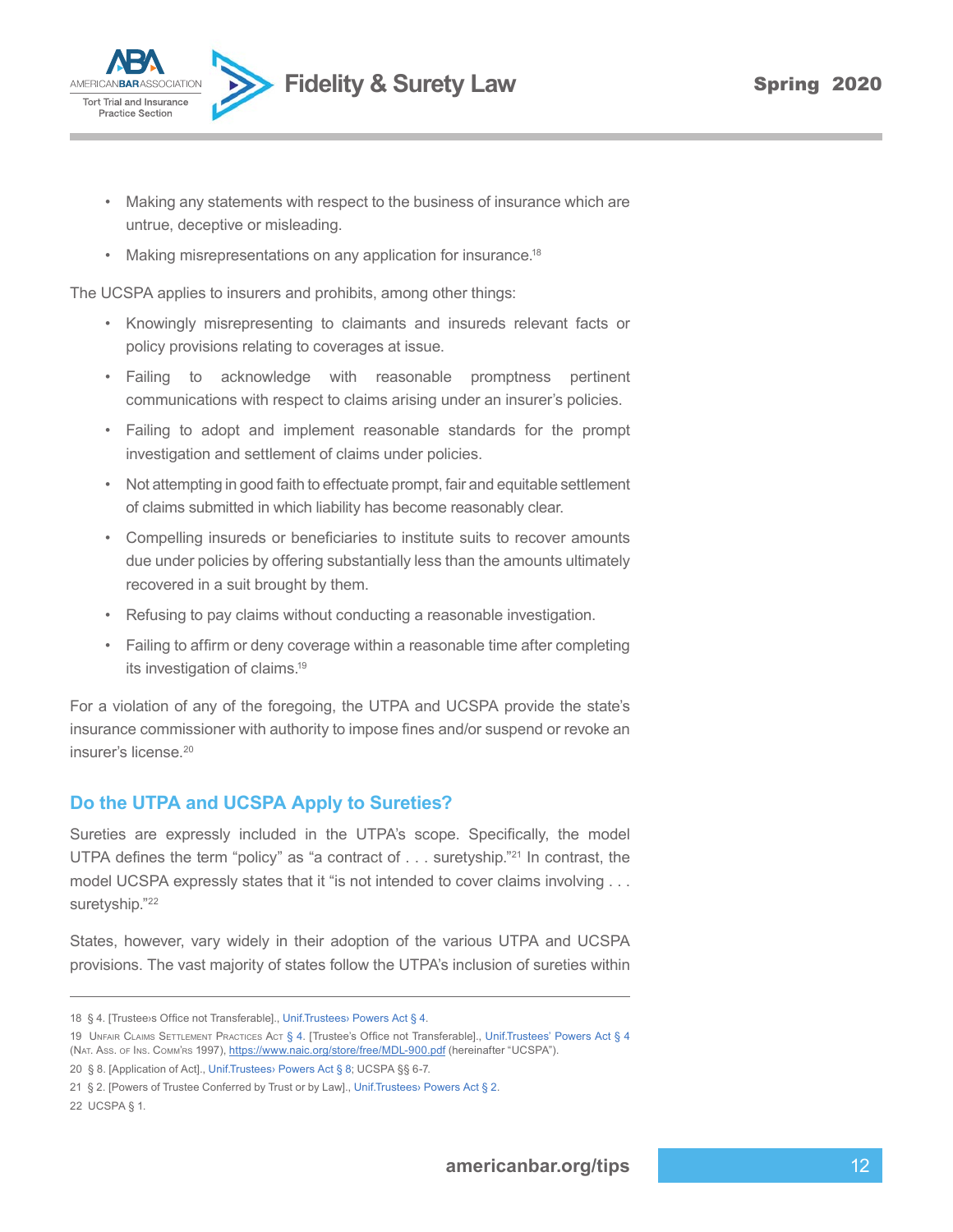

**AMERICANBAL** 

its scope. However, only a handful of states follow the UCSPA's exclusion of sureties from its ambit. $23$ 

To determine whether a surety is subject to a specific state's UTPA or UCSPA, the state's statutes must be analyzed to determine if sureties and/or surety policies are expressly included within their provisions. Sometimes, the word "surety" or "suretyship" is not specifically used; rather, some statutes utilize broad terms such as "insurance company" or "insurer,"24 in which case the relevant state's insurance code must be analyzed to determine whether a surety is defined therein as an insurance company. If a surety is included within the state's insurance code, an argument can be made that it is an "insurance company" or "insurer" within the meaning of the state's UTPA or UCSPA provisions, and therefore subject to those statutes. Some states have already addressed these issues.<sup>25</sup> Accordingly, reviewing a specific state's case law is critical to determining whether a surety is subject to a state's UTPA or UCSPA provisions.

#### **Do the UTPA and UCSPA Permit Private Causes of Action?**

Neither the model UTPA nor the model UCSPA permits a private right of action against an insurer for any violations.<sup>26</sup> Rather, the state's insurance commissioner is vested with the sole authority for remedying a violation of the Acts' provisions. $27$ 

<sup>23</sup> Cynthia E. Rodgers-Waire & Omar J. Harb, *Regulating Ethics – Attempts to Regulate Surety Claims Practices*, Twenty First Annual Northeast Surety and Fidelity Claims Conference 3 (Sept. 2010) (noting that most states have elected not to adopt UCSPA's Section 1 exclusion of sureties); WILLIAM SCHWARTZKOPF, PRACTICAL GUIDE TO CONSTRUCTION Contract Surety Claims (3d ed. 2020) ("[A]lthough each jurisdiction adopting the UCSPA has generally implemented the language of [the] model act, the states almost universally have failed to incorporate the language that excludes the surety."). Some of the states that have adopted the model UCSPA's exclusion of sureties are Georgia, Maryland and Nebraska. *See* Ga. Code Ann. § [33-6-32](https://www.westlaw.com/Document/NBCA309F0C02711DA9D2D8FAACC61A6A1/View/FullText.html?transitionType=Default&contextData=(sc.Default)&VR=3.0&RS=da3.0) (West); [Md. Code Ann., Ins. § 27-302 \(West\);](https://www.westlaw.com/Document/N95058170E5EE11E3A59999B304063FE1/View/FullText.html?transitionType=Default&contextData=(sc.Default)&VR=3.0&RS=da3.0) [Neb.](https://www.westlaw.com/Document/NB14B5C70AEC511DEA0C8A10D09B7A847/View/FullText.html?transitionType=Default&contextData=(sc.Default)&VR=3.0&RS=da3.0) Rev. Stat. Ann. § 44- 1538 [\(West\).](https://www.westlaw.com/Document/NB14B5C70AEC511DEA0C8A10D09B7A847/View/FullText.html?transitionType=Default&contextData=(sc.Default)&VR=3.0&RS=da3.0)

<sup>24</sup> *See, e.g.*, [Ariz. Rev. Stat. Ann. § 20-441](https://www.westlaw.com/Document/N8CD9EEB0716111DAA16E8D4AC7636430/View/FullText.html?transitionType=Default&contextData=(sc.Default)&VR=3.0&RS=da3.0); [N.H. Rev. Stat. Ann. § 417:2.](https://www.westlaw.com/Document/N76053FD0DACC11DAA31BC5CFE4C29E9B/View/FullText.html?transitionType=Default&contextData=(sc.Default)&VR=3.0&RS=da3.0)

<sup>25</sup> *See, e.g.*, *[Sonoma Springs Ltd. P'ship v. Fid. & Deposit Co. of Maryland](https://www.westlaw.com/Document/I7dd6fcd0c03211e99c7da5bca11408d2/View/FullText.html?transitionType=Default&contextData=(sc.Default)&VR=3.0&RS=da3.0&fragmentIdentifier=co_pp_sp_7903_956)*, 409 F. Supp. 3d 946, 956 (D. Nev. 2019) (holding that a surety was not an "insurer" for purposes of the Unfair Claims Settlement Practices Act); *[Great Am.](https://www.westlaw.com/Document/I4d235370e7c311d99439b076ef9ec4de/View/FullText.html?transitionType=Default&contextData=(sc.Default)&VR=3.0&RS=da3.0&fragmentIdentifier=co_pp_sp_713_420)  [Ins. Co. v. N. Austin Mun. Util. Dist. No. 1](https://www.westlaw.com/Document/I4d235370e7c311d99439b076ef9ec4de/View/FullText.html?transitionType=Default&contextData=(sc.Default)&VR=3.0&RS=da3.0&fragmentIdentifier=co_pp_sp_713_420)*, 908 S.W.2d 415, 420 (Tex. 1995) (holding that sureties are not subject to Unfair Trade Practices Act because the Act only applies to persons in the "business of insurance" and sureties are not in the "business of insurance"); *[K-W Indus., a Div. of Associated Techs., Ltd. v. Nat'l Sur. Corp.](https://www.westlaw.com/Document/I0631df40f3a711d99439b076ef9ec4de/View/FullText.html?transitionType=Default&contextData=(sc.Default)&VR=3.0&RS=da3.0&fragmentIdentifier=co_pp_sp_661_504)*, 231 Mont. 461, 754 [P.2d 502, 504 \(1988\)](https://www.westlaw.com/Document/I0631df40f3a711d99439b076ef9ec4de/View/FullText.html?transitionType=Default&contextData=(sc.Default)&VR=3.0&RS=da3.0&fragmentIdentifier=co_pp_sp_661_504) ("[B]y the plain and explicit language, the legislature made suretyship a 'class' of insurance . subject to the provisions prohibiting unfair and deceptive trade practices."); *[Gen. Ins. Co. v. Mammoth Vista Owners'](https://www.westlaw.com/Document/I3db81ef7fa9811d99439b076ef9ec4de/View/FullText.html?transitionType=Default&contextData=(sc.Default)&VR=3.0&RS=da3.0&fragmentIdentifier=co_pp_sp_227_298) Assn.*[, 174 Cal. App. 3d 810, 220 Cal. Rptr. 291, 298 \(Ct. App. 1985\)](https://www.westlaw.com/Document/I3db81ef7fa9811d99439b076ef9ec4de/View/FullText.html?transitionType=Default&contextData=(sc.Default)&VR=3.0&RS=da3.0&fragmentIdentifier=co_pp_sp_227_298) (holding that sureties were classified as insurance companies under the state's insurance code, and therefore subject to unfair and deceptive trade practices statutes); *[Fed. Ins. Co. v. Maine Yankee Atomic Power Co.](https://www.westlaw.com/Document/Id172f7e453e111d9a99c85a9e6023ffa/View/FullText.html?transitionType=Default&contextData=(sc.Default)&VR=3.0&RS=da3.0&fragmentIdentifier=co_pp_sp_4637_90)*, 183 F. Supp. 2d 76, 90 (D. Me. 2001) ("The natural reading of [the UCSPA] is that a surety insurance company is not the owner's "own insurer" for either a payment or a performance bond that a general contractor has purchased under the requirements of a contract for a construction project").

<sup>26 §</sup> 1. [Definitions]., [Unif.Trustees› Powers Act § 1;](https://www.westlaw.com/Document/N52EB8FD0025811DD93B594B1C5A4C9CA/View/FullText.html?transitionType=Default&contextData=(sc.Default)&VR=3.0&RS=da3.0) UCSPA [§ 1.](https://www.westlaw.com/Document/N52EB8FD0025811DD93B594B1C5A4C9CA/View/FullText.html?transitionType=Default&contextData=(sc.Default)&VR=3.0&RS=da3.0) [Definitions]., [Unif.Trustees' Powers Act § 1.](https://www.westlaw.com/Document/N52EB8FD0025811DD93B594B1C5A4C9CA/View/FullText.html?transitionType=Default&contextData=(sc.Default)&VR=3.0&RS=da3.0) 27 *See [id.](https://www.westlaw.com/Document/Id172f7e453e111d9a99c85a9e6023ffa/View/FullText.html?transitionType=Default&contextData=(sc.Default)&VR=3.0&RS=da3.0)*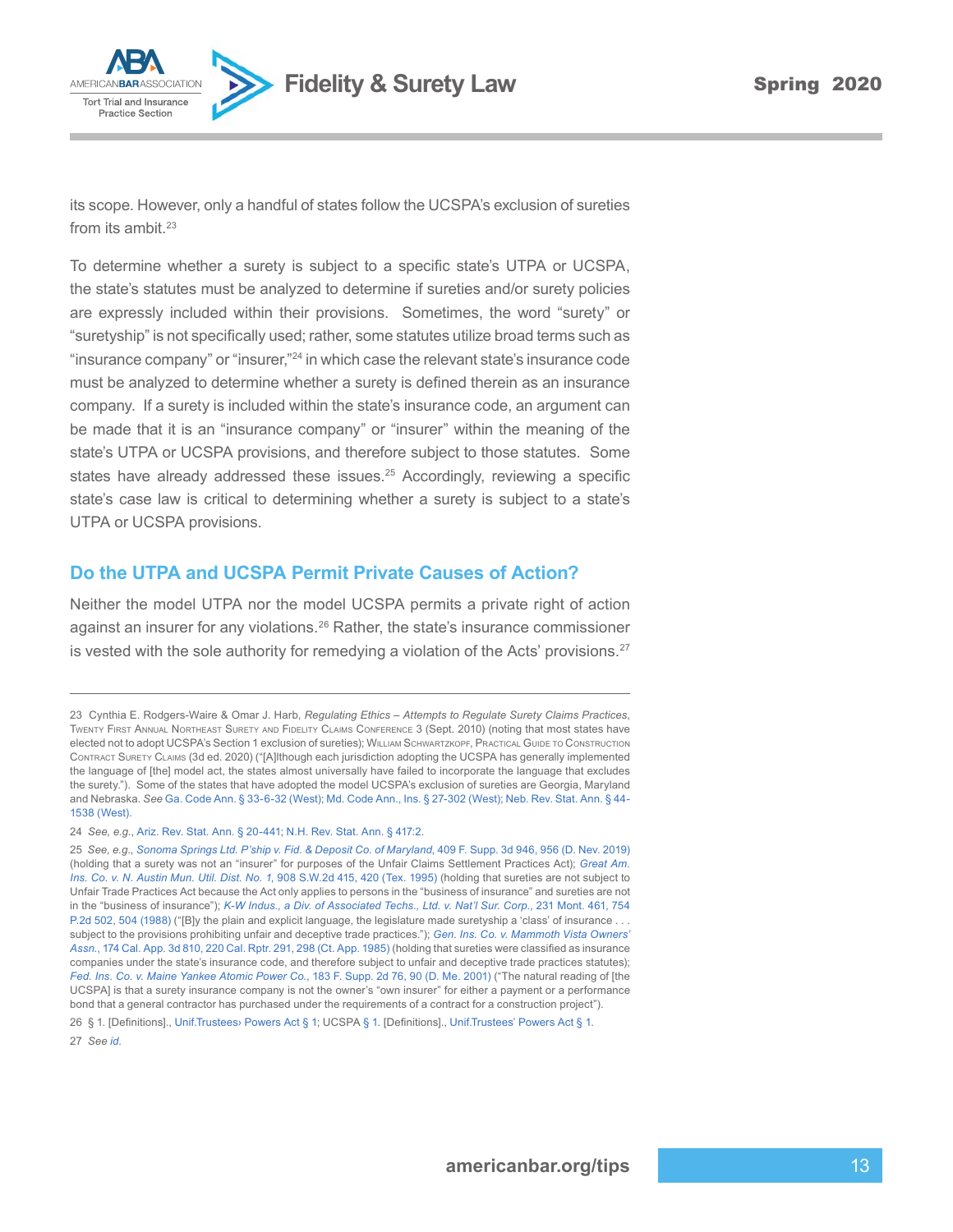**Fidelity & Surety Law Spring 2020** 



States again, however, sometimes deviate from the model Acts. Most states follow the UTPA and UCSPA and do not permit a private cause of action for violations.<sup>28</sup> A minority of states, on the other hand, do permit private causes of action with respect to violations of the UTPA and UCSPA.<sup>29</sup> For those states that do not permit private causes of action, there are generally complaint procedures whereby aggrieved individuals/entities can make a formal complaint either to the insurance company, which is then required to report it to the commissioner, or directly to the commissioner.<sup>30</sup>

## **Additional Considerations**

#### **Is a Single Violation Sufficient to Violate the Acts or Must there be a General** *Business Practice?*

Not all violations of the UTPA and UCSPA are subject to the penalties set forth in those Acts. Rather, both Acts provide that they are violated only when it can be shown that the violation:

- Was committed flagrantly and in conscious disregard of the Act or any rules promulgated thereunder; or
- Was committed with such frequency as to indicate a general business practice to engage in that type of conduct.<sup>31</sup>

As with the other provisions of the Acts, there is some deviation among the states. Some jurisdictions follow the model Acts and require either an intentional act or a general business practice to establish a violation of the Acts.<sup>32</sup> Other states have set the bar higher and require evidence of a general business practice in order to establish a violation of the Acts.<sup>33</sup>

<sup>28</sup> *See, e.g.*, [Haw. Rev. Stat. Ann. § 431:13-107 \(West\)](https://www.westlaw.com/Document/NF403F2D04C5A11DDB03786E014444BA4/View/FullText.html?transitionType=Default&contextData=(sc.Default)&VR=3.0&RS=da3.0); [W. Va. Code Ann. § 33-11-4a \(West\);](https://www.westlaw.com/Document/NCE9A63301CBE11DBB9DDFCDEC3F85F30/View/FullText.html?transitionType=Default&contextData=(sc.Default)&VR=3.0&RS=da3.0) *[Earth Scientists \(Petro](https://www.westlaw.com/Document/I501f90b1557911d9a99c85a9e6023ffa/View/FullText.html?transitionType=Default&contextData=(sc.Default)&VR=3.0&RS=da3.0&fragmentIdentifier=co_pp_sp_345_1470) Servs.) Ltd. v. U.S. Fid. & Guar. Co.*[, 619 F. Supp. 1465, 1470 \(D. Kan. 1985\)](https://www.westlaw.com/Document/I501f90b1557911d9a99c85a9e6023ffa/View/FullText.html?transitionType=Default&contextData=(sc.Default)&VR=3.0&RS=da3.0&fragmentIdentifier=co_pp_sp_345_1470); *[Seeman v. Liberty Mut. Ins. Co.](https://www.westlaw.com/Document/Ia4bbea4ffeb311d9b386b232635db992/View/FullText.html?transitionType=Default&contextData=(sc.Default)&VR=3.0&RS=da3.0&fragmentIdentifier=co_pp_sp_595_42)*, 322 [N.W.2d 35, 42 \(Iowa 1982\)](https://www.westlaw.com/Document/Ia4bbea4ffeb311d9b386b232635db992/View/FullText.html?transitionType=Default&contextData=(sc.Default)&VR=3.0&RS=da3.0&fragmentIdentifier=co_pp_sp_595_42); *[Retail Clerks Welfare Fund, Local No. 1049, AFL-CIO v. Cont'l Cas. Co.](https://www.westlaw.com/Document/I0a8de8ea33e511d98b61a35269fc5f88/View/FullText.html?transitionType=Default&contextData=(sc.Default)&VR=3.0&RS=da3.0&fragmentIdentifier=co_pp_sp_162_527)*, 71 N.J. Super. [221, 176 A.2d 524, 527 \(App. Div. 1961\)](https://www.westlaw.com/Document/I0a8de8ea33e511d98b61a35269fc5f88/View/FullText.html?transitionType=Default&contextData=(sc.Default)&VR=3.0&RS=da3.0&fragmentIdentifier=co_pp_sp_162_527); *Strack v. Westfield Companies*[, 33 Ohio App. 3d 336, 515 N.E.2d 1005,](https://www.westlaw.com/Document/I1e674c18d37911d99439b076ef9ec4de/View/FullText.html?transitionType=Default&contextData=(sc.Default)&VR=3.0&RS=da3.0&fragmentIdentifier=co_pp_sp_578_1007) [1007 \(1986\)](https://www.westlaw.com/Document/I1e674c18d37911d99439b076ef9ec4de/View/FullText.html?transitionType=Default&contextData=(sc.Default)&VR=3.0&RS=da3.0&fragmentIdentifier=co_pp_sp_578_1007); *Wilder v. Aetna Life & Cas. Ins. Co.*[, 140 Vt. 16, 433 A.2d 309, 310 \(1981\)](https://www.westlaw.com/Document/I73ee7950346511d986b0aa9c82c164c0/View/FullText.html?transitionType=Default&contextData=(sc.Default)&VR=3.0&RS=da3.0&fragmentIdentifier=co_pp_sp_162_310); *[Upper Pottsgrove Twp. v. Int'l](https://www.westlaw.com/Document/I331f9c722c1211e3b48bea39e86d4142/View/FullText.html?transitionType=Default&contextData=(sc.Default)&VR=3.0&RS=da3.0&fragmentIdentifier=co_pp_sp_4637_604) Fid. Ins. Co.*[, 976 F. Supp. 2d 598, 604–605 \(E.D. Pa. 2013\)](https://www.westlaw.com/Document/I331f9c722c1211e3b48bea39e86d4142/View/FullText.html?transitionType=Default&contextData=(sc.Default)&VR=3.0&RS=da3.0&fragmentIdentifier=co_pp_sp_4637_604); *[U.S. Sewer & Drain, Inc. v. Earle Asphalt Co.](https://www.westlaw.com/Document/If6849616094711e5a795ac035416da91/View/FullText.html?transitionType=Default&contextData=(sc.Default)&VR=3.0&RS=da3.0&fragmentIdentifier=co_pp_sp_999_2)*, No. CIV. [15-1461, 2015 WL 3461087, at \\*2 \(D.N.J. June 1, 2015\).](https://www.westlaw.com/Document/If6849616094711e5a795ac035416da91/View/FullText.html?transitionType=Default&contextData=(sc.Default)&VR=3.0&RS=da3.0&fragmentIdentifier=co_pp_sp_999_2)

<sup>29</sup> *See, e.g.*,[Fla. Stat. Ann. § 624.155 \(West\);](https://www.westlaw.com/Document/N48C0F0A0B4F611EA8A89B49B14DE105B/View/FullText.html?transitionType=Default&contextData=(sc.Default)&VR=3.0&RS=da3.0) [Ky. Rev. Stat. Ann. § 446.070](https://www.westlaw.com/Document/NCD1DB150A91A11DA8F5EE32367A250AE/View/FullText.html?transitionType=Default&contextData=(sc.Default)&VR=3.0&RS=da3.0) (West); [Mont. Code Ann. § 33-18-242](https://www.westlaw.com/Document/N129D57A0ADDE11DE9281B48006C33613/View/FullText.html?transitionType=Default&contextData=(sc.Default)&VR=3.0&RS=da3.0) [\(West\);](https://www.westlaw.com/Document/N129D57A0ADDE11DE9281B48006C33613/View/FullText.html?transitionType=Default&contextData=(sc.Default)&VR=3.0&RS=da3.0) [N.M. Stat. Ann. § 59A-16-30 \(West\)](https://www.westlaw.com/Document/N13E224C091D911DB9BCF9DAC28345A2A/View/FullText.html?transitionType=Default&contextData=(sc.Default)&VR=3.0&RS=da3.0).

<sup>30</sup> *See, e.g.*, [N.J. Stat. Ann. § 17:29B-18 \(West\)](https://www.westlaw.com/Document/N92E91EC0EF2511D99BC0AF502031754B/View/FullText.html?transitionType=Default&contextData=(sc.Default)&VR=3.0&RS=da3.0); [W. Va. Code Ann. § 33-11-4a.](https://www.westlaw.com/Document/NCE9A63301CBE11DBB9DDFCDEC3F85F30/View/FullText.html?transitionType=Default&contextData=(sc.Default)&VR=3.0&RS=da3.0)

<sup>31</sup> § 3. [Powers of Trustees Conferred by This Act]., [Unif.Trustees› Powers Act § 3](https://www.westlaw.com/Document/N53E50B00025811DD93B594B1C5A4C9CA/View/FullText.html?transitionType=Default&contextData=(sc.Default)&VR=3.0&RS=da3.0), UCSPA [§ 3](https://www.westlaw.com/Document/N53E50B00025811DD93B594B1C5A4C9CA/View/FullText.html?transitionType=Default&contextData=(sc.Default)&VR=3.0&RS=da3.0). [Powers of Trustees Conferred by This Act]., [Unif.Trustees' Powers Act § 3](https://www.westlaw.com/Document/N53E50B00025811DD93B594B1C5A4C9CA/View/FullText.html?transitionType=Default&contextData=(sc.Default)&VR=3.0&RS=da3.0).

<sup>32</sup> *See, e.g.*, Neb. Rev. Stat. Ann. § [44-1539](https://www.westlaw.com/Document/NB1A5FF90AEC511DEA0C8A10D09B7A847/View/FullText.html?transitionType=Default&contextData=(sc.Default)&VR=3.0&RS=da3.0) (West); Okla. Stat. Ann. tit. 36, § [1250.3](https://www.westlaw.com/Document/N8D166760C76D11DB8F04FB3E68C8F4C5/View/FullText.html?transitionType=Default&contextData=(sc.Default)&VR=3.0&RS=da3.0) (West); 27 27 [R.I. Gen. Laws](https://www.westlaw.com/Document/N3713D61033E011DCA31EE572C0396B40/View/FullText.html?transitionType=Default&contextData=(sc.Default)&VR=3.0&RS=da3.0)  [Ann. § 27-9.1-3 \(West\).](https://www.westlaw.com/Document/N3713D61033E011DCA31EE572C0396B40/View/FullText.html?transitionType=Default&contextData=(sc.Default)&VR=3.0&RS=da3.0)

<sup>33</sup> *See, e.g.*, Ala. Code § [27-12-24;](https://www.westlaw.com/Document/NED526B00BADA11DB8E46AD894CF6FAAB/View/FullText.html?transitionType=Default&contextData=(sc.Default)&VR=3.0&RS=da3.0) N.Y. Ins. Law § 2601 [\(McKinney\)](https://www.westlaw.com/Document/NB2C6CB100FC411E9AD7C96F1D0866361/View/FullText.html?transitionType=Default&contextData=(sc.Default)&VR=3.0&RS=da3.0).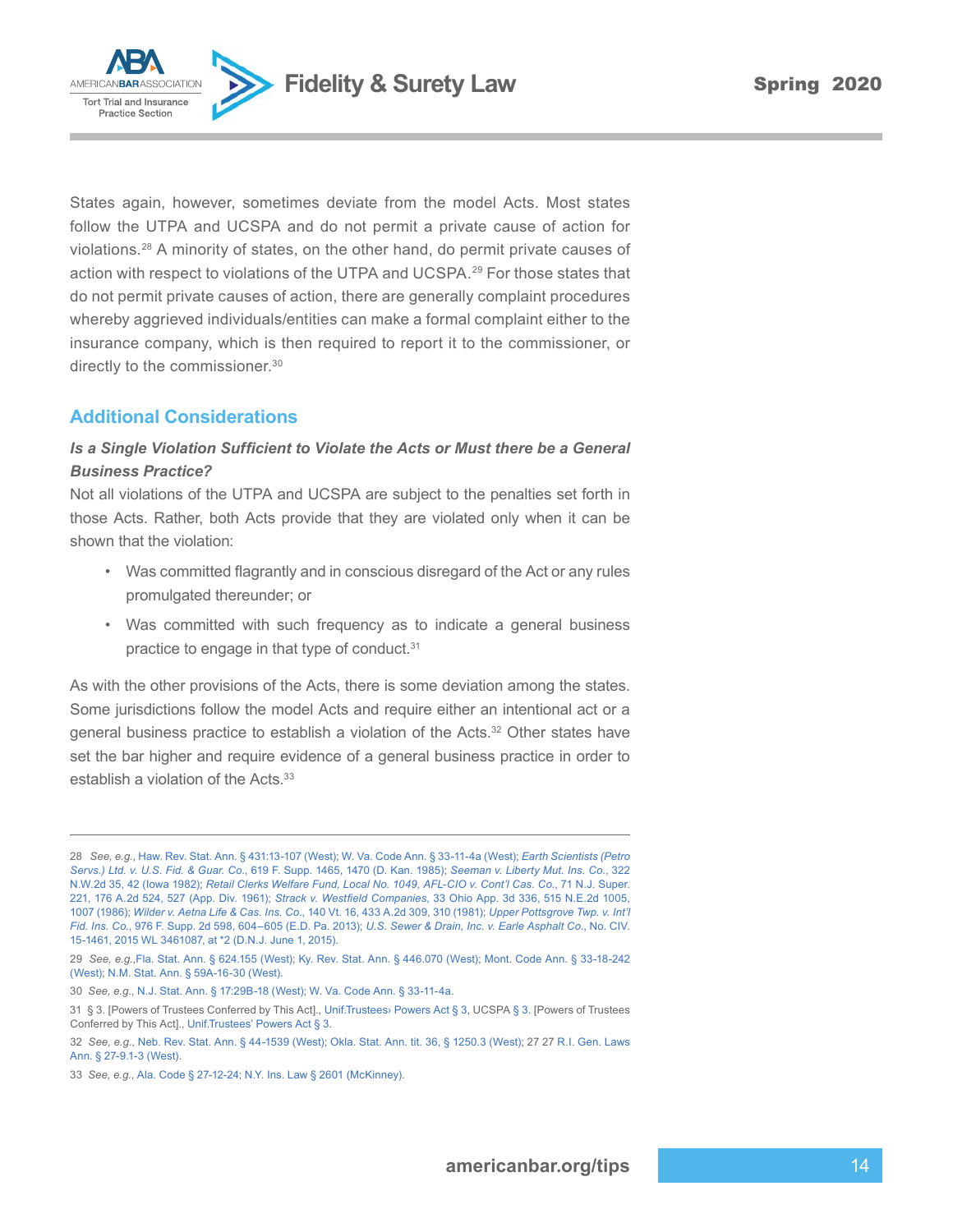

#### *Even if a State Does Not Apply the UTPA and UCSPA to Sureties, or Does Not Permit Private Causes of Action, a Surety Can Still be Liable for Bad Faith at Common Law*

Even though most states do not provide for a private cause of action against sureties under the UTPA or UCSPA—either because private causes of action are not permitted in that state or because sureties are not subject to the Acts in that state—sureties should still remain mindful and vigilant with respect to the provisions of the Acts. Claimants may argue that a surety's failure to comply with the provisions of the Acts can support a bad faith claim against a surety in those states that permit common law bad faith claims against sureties.<sup>34</sup>

And in fact, several courts have specifically held that violations of the UTPA or UCSPA by an insurer is admissible evidence of bad faith. $35$  At least one court, however, has held to the contrary—that violations of the UTPA or UCSPA are not admissible for purposes of showing bad faith.<sup>36</sup>

#### *The Application of the UTPA and UCSPA to Miller Act Sureties*

In states where relevant UTPA and UCSPA statutes apply to sureties and permit private causes of action, at least two courts have held that the Miller Act pre-empts state law remedies with respect to federal construction projects, and thus the UTPA and UCSPA would not apply to those projects. $37$  These courts reasoned that when Congress enacted the Miller Act, it did so with the intent of having federal law govern both the rights and remedies available to persons/entities associated with federal projects.<sup>38</sup> Both courts cited to Supreme Court case law holding that pre-emption may be found where there is a "scheme of federal regulation . . . so pervasive as to make reasonable the inference that Congress left no room for the states to

<sup>34</sup> *Compare [O.K. Lumber Co. v. Providence Washington Ins. Co.](https://www.westlaw.com/Document/I4d0ffda4f3a411d983e7e9deff98dc6f/View/FullText.html?transitionType=Default&contextData=(sc.Default)&VR=3.0&RS=da3.0&fragmentIdentifier=co_pp_sp_661_526)*, 759 P.2d 523, 526 (Alaska 1988)-27 (Alaska 1988) (holding that unfair trade practice statutes do not permit private causes of action), *with [Loyal Order of Moose, Lodge](https://www.westlaw.com/Document/Ib02e5895f79711d983e7e9deff98dc6f/View/FullText.html?transitionType=Default&contextData=(sc.Default)&VR=3.0&RS=da3.0&fragmentIdentifier=co_pp_sp_661_628) 1392 v. Int'l Fid. Ins. Co.*[, 797 P.2d 622, 628 \(Alaska 1990\)](https://www.westlaw.com/Document/Ib02e5895f79711d983e7e9deff98dc6f/View/FullText.html?transitionType=Default&contextData=(sc.Default)&VR=3.0&RS=da3.0&fragmentIdentifier=co_pp_sp_661_628) (holding that sureties may be liable for bad faith); *Compare [Farmer's Union Cent. Exch., Inc. v. Reliance Ins. Co.](https://www.westlaw.com/Document/Ic1cce4b8559c11d9a99c85a9e6023ffa/View/FullText.html?transitionType=Default&contextData=(sc.Default)&VR=3.0&RS=da3.0&fragmentIdentifier=co_pp_sp_345_1536)*, 675 F. Supp. 1534, 1536 (D.N.D. 1987)-37 (D.N.D. 1987) (holding that unfair trade practice statutes do not permit private causes of action), *with [Szarkowski v. Reliance Ins.](https://www.westlaw.com/Document/If75a2a02feb411d99439b076ef9ec4de/View/FullText.html?transitionType=Default&contextData=(sc.Default)&VR=3.0&RS=da3.0&fragmentIdentifier=co_pp_sp_595_505)  Co.*[, 404 N.W.2d 502, 505 \(N.D. 1987\)](https://www.westlaw.com/Document/If75a2a02feb411d99439b076ef9ec4de/View/FullText.html?transitionType=Default&contextData=(sc.Default)&VR=3.0&RS=da3.0&fragmentIdentifier=co_pp_sp_595_505) (holding that bad faith cause of action was permitted against surety); *Compare Strack*[, 515 N.E.2d at 1007](https://www.westlaw.com/Document/I1e674c18d37911d99439b076ef9ec4de/View/FullText.html?transitionType=Default&contextData=(sc.Default)&VR=3.0&RS=da3.0&fragmentIdentifier=co_pp_sp_578_1007) (holding that unfair trade practices statutes do not permit private causes of action), *with Suver v. Pers. Serv. Ins. Co.*[, 11 Ohio St. 3d 6, 462 N.E.2d 415, 417 \(1984\)](https://www.westlaw.com/Document/I653c40b0d38c11d99439b076ef9ec4de/View/FullText.html?transitionType=Default&contextData=(sc.Default)&VR=3.0&RS=da3.0&fragmentIdentifier=co_pp_sp_578_417) (holding that bad faith cause of action could be maintained against surety).

<sup>35</sup> *See Moore v. Am. Family Mut. Ins. Co.*[, 576 F.3d 781, 786 \(8th Cir. 2009\);](https://www.westlaw.com/Document/I5310e25a88e411de8bf6cd8525c41437/View/FullText.html?transitionType=Default&contextData=(sc.Default)&VR=3.0&RS=da3.0&fragmentIdentifier=co_pp_sp_506_786) *[Wailua Assocs. v. Aetna Cas. & Sur.](https://www.westlaw.com/Document/I0b926127568211d9a99c85a9e6023ffa/View/FullText.html?transitionType=Default&contextData=(sc.Default)&VR=3.0&RS=da3.0&fragmentIdentifier=co_pp_sp_4637_1221)  Co.*[, 27 F. Supp. 2d 1211, 1221 \(D. Haw. 1998\)](https://www.westlaw.com/Document/I0b926127568211d9a99c85a9e6023ffa/View/FullText.html?transitionType=Default&contextData=(sc.Default)&VR=3.0&RS=da3.0&fragmentIdentifier=co_pp_sp_4637_1221); *[Inland Grp. of Companies, Inc. v. Providence Washington Ins. Co.](https://www.westlaw.com/Document/Id17ff2c6f55c11d98ac8f235252e36df/View/FullText.html?transitionType=Default&contextData=(sc.Default)&VR=3.0&RS=da3.0&fragmentIdentifier=co_pp_sp_661_683)*, [133 Idaho 249, 985 P.2d 674, 683 \(1999\)](https://www.westlaw.com/Document/Id17ff2c6f55c11d98ac8f235252e36df/View/FullText.html?transitionType=Default&contextData=(sc.Default)&VR=3.0&RS=da3.0&fragmentIdentifier=co_pp_sp_661_683).

<sup>36</sup> *See Furr v. State Farm Mut. Auto. Ins. Co.*[, 128 Ohio App. 3d 607, 716 N.E.2d 250, 257 \(1998\)](https://www.westlaw.com/Document/I2f735dbcd3c811d983e7e9deff98dc6f/View/FullText.html?transitionType=Default&contextData=(sc.Default)&VR=3.0&RS=da3.0&fragmentIdentifier=co_pp_sp_578_257).

<sup>37</sup> *See [U.S. For Use of Pensacola Const. Co. v. St. Paul Fire & Marine Ins. Co.](https://www.westlaw.com/Document/Ic7fa78bc55b611d997e0acd5cbb90d3f/View/FullText.html?transitionType=Default&contextData=(sc.Default)&VR=3.0&RS=da3.0&fragmentIdentifier=co_pp_sp_345_639)*, 710 F. Supp. 638, 639 (W.D. La. [1989\)](https://www.westlaw.com/Document/Ic7fa78bc55b611d997e0acd5cbb90d3f/View/FullText.html?transitionType=Default&contextData=(sc.Default)&VR=3.0&RS=da3.0&fragmentIdentifier=co_pp_sp_345_639)-41 (W.D. La. 1989) (holding that Miller Act preempts state law on federal projects); *[Tacon Mech. Contractors,](https://www.westlaw.com/Document/I7dd68617562511d9a99c85a9e6023ffa/View/FullText.html?transitionType=Default&contextData=(sc.Default)&VR=3.0&RS=da3.0&fragmentIdentifier=co_pp_sp_345_387)  Inc. v. Aetna Cas. & Sur. Co.* [860 F. Supp. 385, 387 \(S.D. Tex. 1994\)](https://www.westlaw.com/Document/I7dd68617562511d9a99c85a9e6023ffa/View/FullText.html?transitionType=Default&contextData=(sc.Default)&VR=3.0&RS=da3.0&fragmentIdentifier=co_pp_sp_345_387), *aff'd,* [65 F.3d 486 \(5th Cir. 1995\)](https://www.westlaw.com/Document/Ia4e23e7991bc11d993e6d35cc61aab4a/View/FullText.html?transitionType=Default&contextData=(sc.Default)&VR=3.0&RS=da3.0) (same)

<sup>38</sup> *[U.S. For Use of Pensacola Const. Co.](https://www.westlaw.com/Document/Ic7fa78bc55b611d997e0acd5cbb90d3f/View/FullText.html?transitionType=Default&contextData=(sc.Default)&VR=3.0&RS=da3.0&fragmentIdentifier=co_pp_sp_345_639)*, 710 F. Supp. at 639-41; *Tacon* [Mechanical Contractors, Inc., 860 F. Supp.](https://www.westlaw.com/Document/I7dd68617562511d9a99c85a9e6023ffa/View/FullText.html?transitionType=Default&contextData=(sc.Default)&VR=3.0&RS=da3.0&fragmentIdentifier=co_pp_sp_345_387)  [at 387](https://www.westlaw.com/Document/I7dd68617562511d9a99c85a9e6023ffa/View/FullText.html?transitionType=Default&contextData=(sc.Default)&VR=3.0&RS=da3.0&fragmentIdentifier=co_pp_sp_345_387)-88.